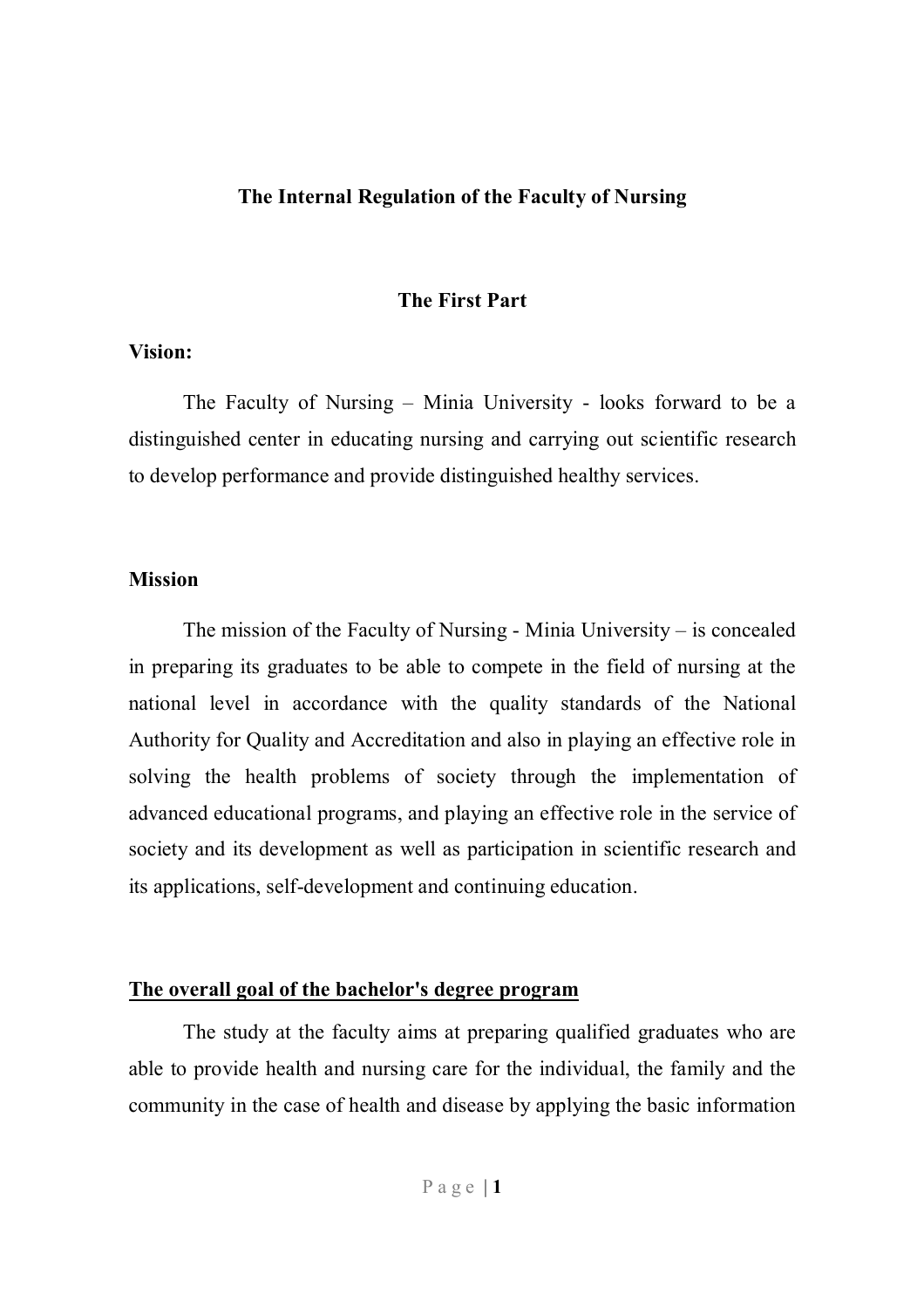of nursing, medical and humanitarian sciences to improve the level of health, prevent disease , treat patients and rehabilitate them.

# **Strategic goals**

# **To achieve general goals, the College of Nursing aims at**

- 1. Continuing development of curricula and educational programs and linking them to the needs of the community and the labor market.
- 2. Developing the teaching and learning strategy and the means to support it .
- 3. Developing the skills and abilities of faculty staff members and their assistants.
- 4. Self-development of resources.
- 5. Developing the infrastructure.
- 6. Following-up graduates and developing continuous relationship.
- 7. Strengthening cooperation with the community and increasing awareness of community participation among faculty staff members, administrators and students.
- 8. Increasing the applied scientific researches to solve the health problems of society.
- 9. Analyzing and studying the problems of nursing profession and contributing to the advancement of the profession.
- 10.Contributing to improving and upgrading the health level of the community in collaboration with members of the health team.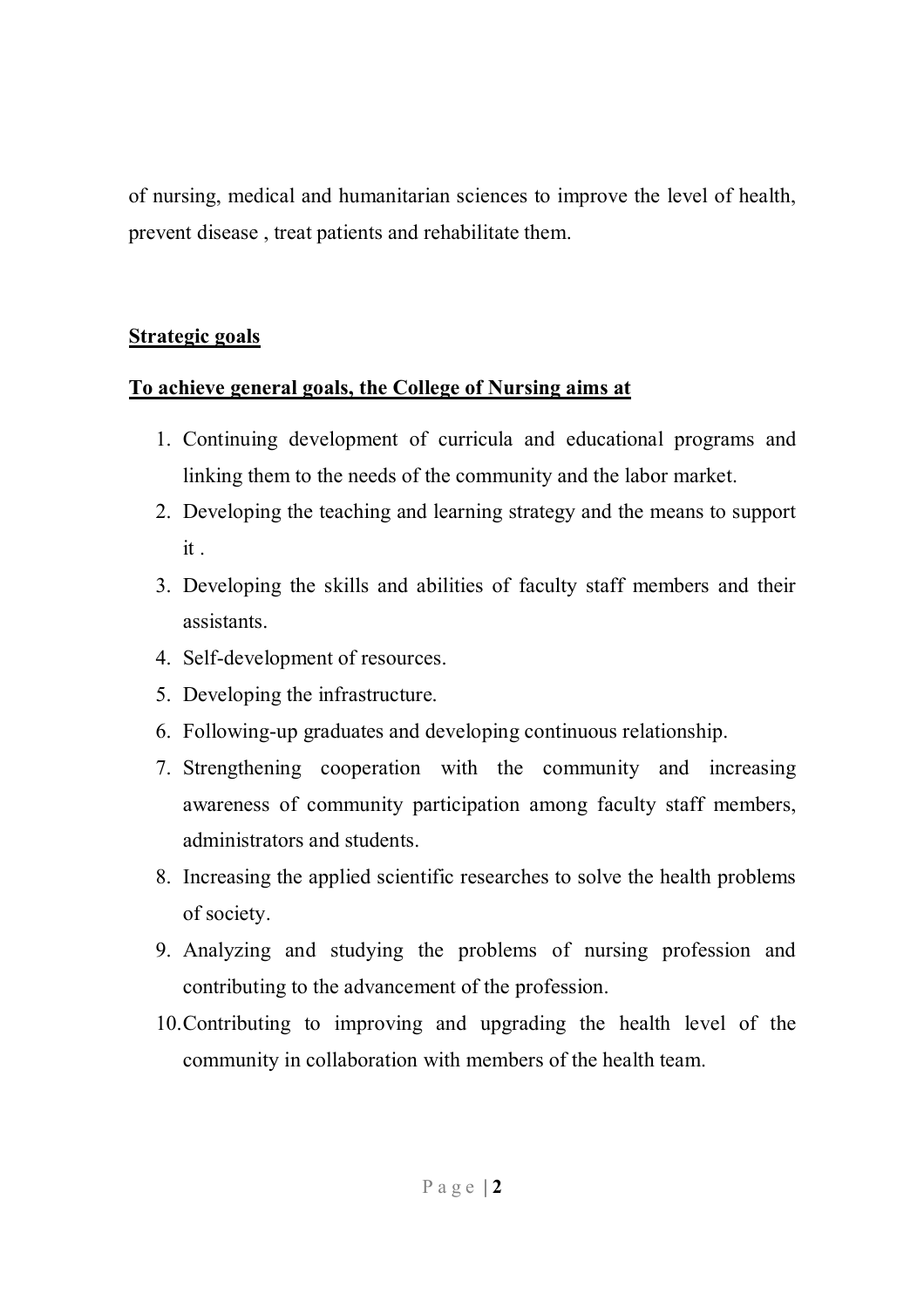- 11.Participating with the Ministry of Health and Population and concerned bodies in the prevention of diseases and rehabilitation of disease cases.
- 12.Following up the scientific progress in the field of nursing and continuing education.
- 13.Continuous assessment of educational effectiveness, institutional capacity and quality management.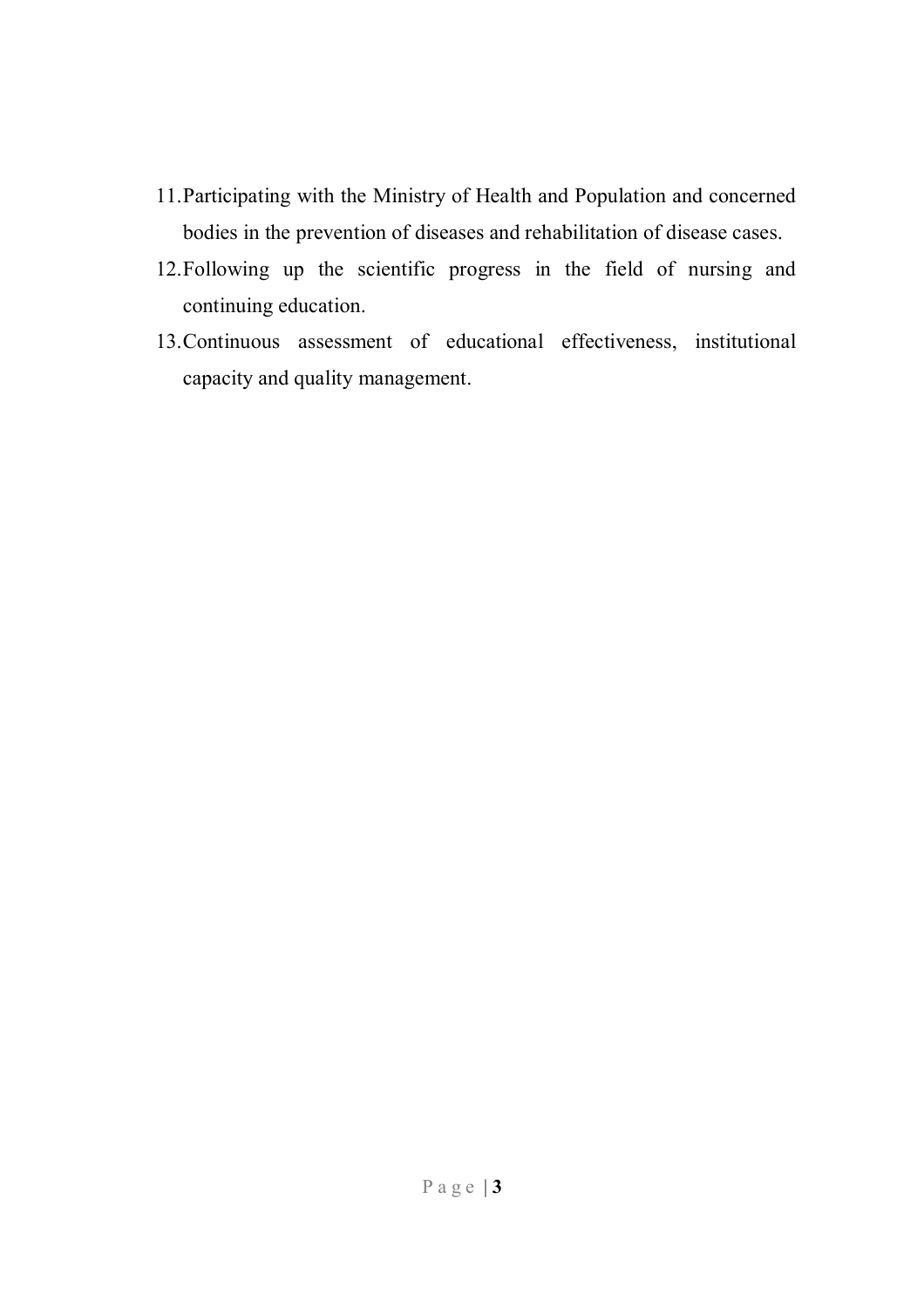# **The Second Part**

# **The Faculty Departments and Scientific Degree**

# **Article (1)**

# **The Faculty of Nursing consists of the following scientific departments:**

1. Department of Internal and Surgical Nursing:

It includes three main specialized scientific units:

- 1. Status Criticus and emergency nursing.
- 2. Elders Nursing.
- 3. Adult Nursing.
- 2. Pediatric Nursing Department:

It includes three main specialized scientific units:

- 1. Nursing of Pediatric Diseases and its Specializations.
- 2. Nursing of pediatric surgery and its Specializations.
- 3. Nursing of New born and premature infants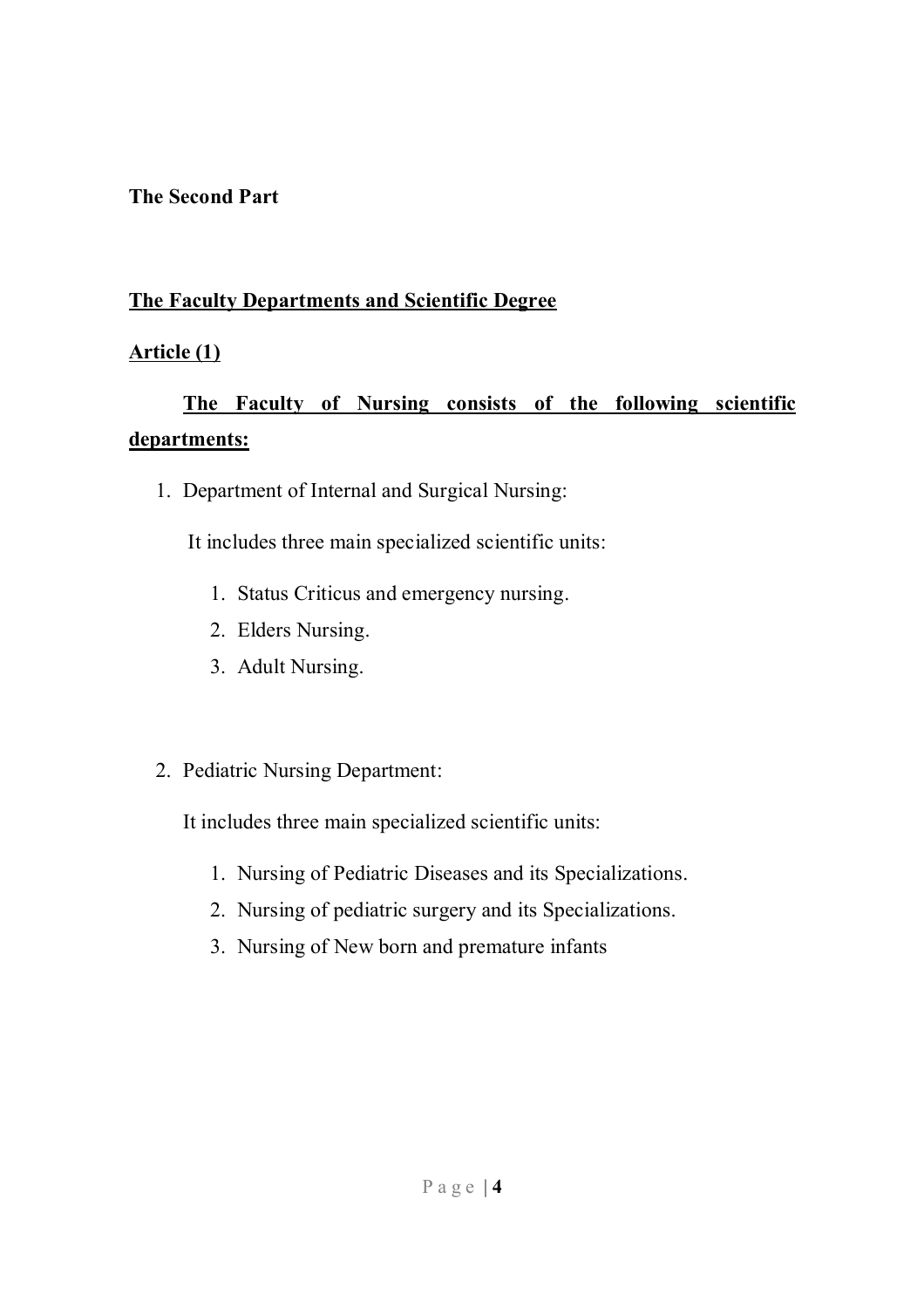3. Department of Women's Health and Obstetrics Nursing:

It includes two main specialized scientific units:

- 1. Women's Health Nursing.
- 2. Mother and fetal health Nursing.
- 4. Community Health Nursing Department:

It includes three main specialized scientific units:

- 1. Occupational Health Nursing.
- 2. School Health Nursing.
- 3. Family Health Nursing.
- 5. Department of Psychiatric Nursing and Mental Health:

It includes four main specialized scientific units:

- 1. Psychiatric Nursing for adults and elders.
- 2. Psychiatric Nursing for Adolescent Children.
- 3. Addiction Nursing.
- 4. Psychological Counseling.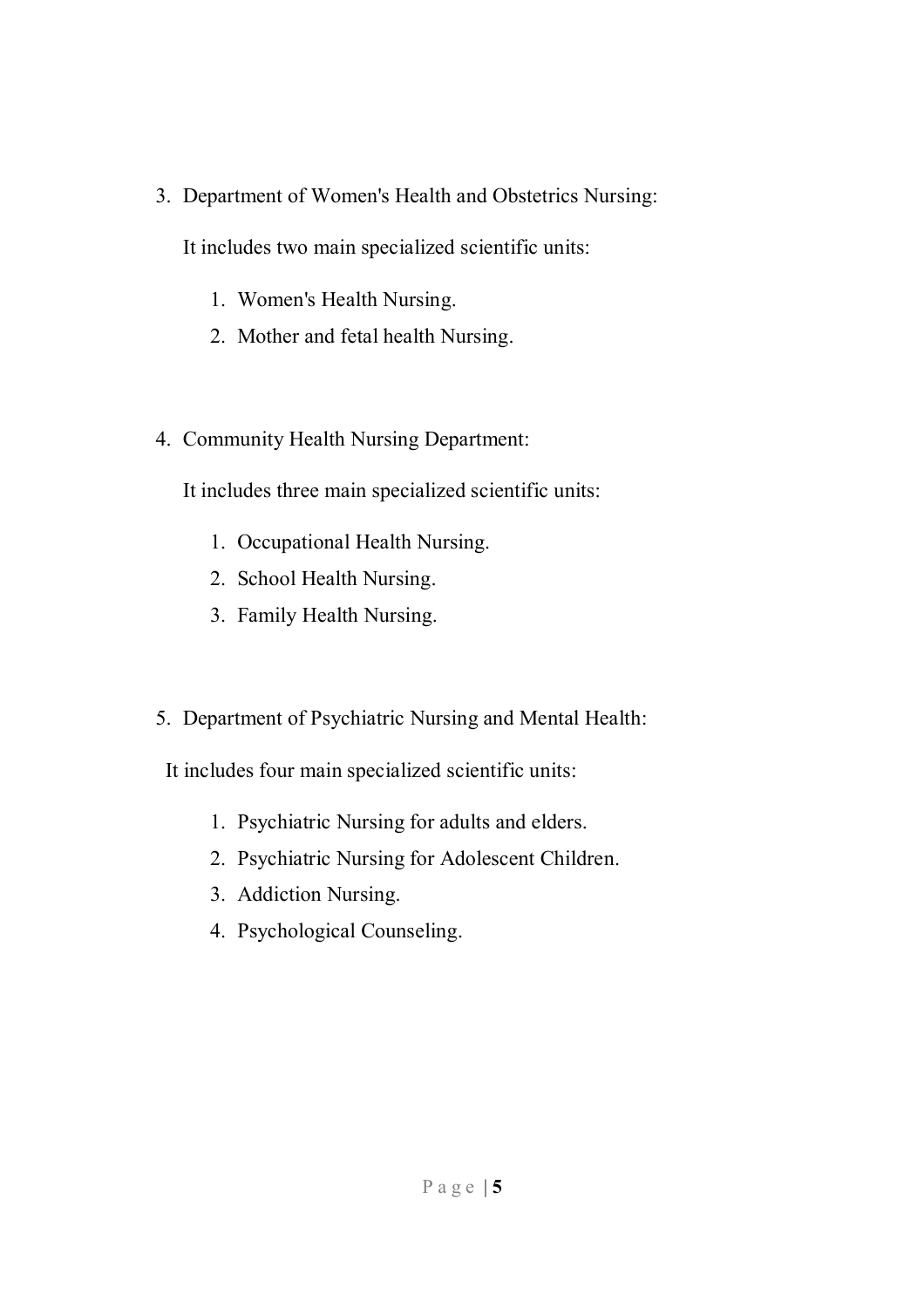6. Department of Nursing Management:

It includes two main specialized scientific units:

- 1. Nursing Services Administration.
- 2. Human development.
- 7. Nursing Education Department:

It includes a specialized scientific main unit which is:

1. Nursing Education.

# **Article (2): - Scientific Degree**

Based on the request of the Faculty Council, Minia University Council grants the bachelor's degree in nursing sciences.

# **Article (3)**

The College of Nursing shall be joined in accordance with the general provisions stipulated in the Executive Regulations of the Law of Organizing Universities No. (49) for the year 1972.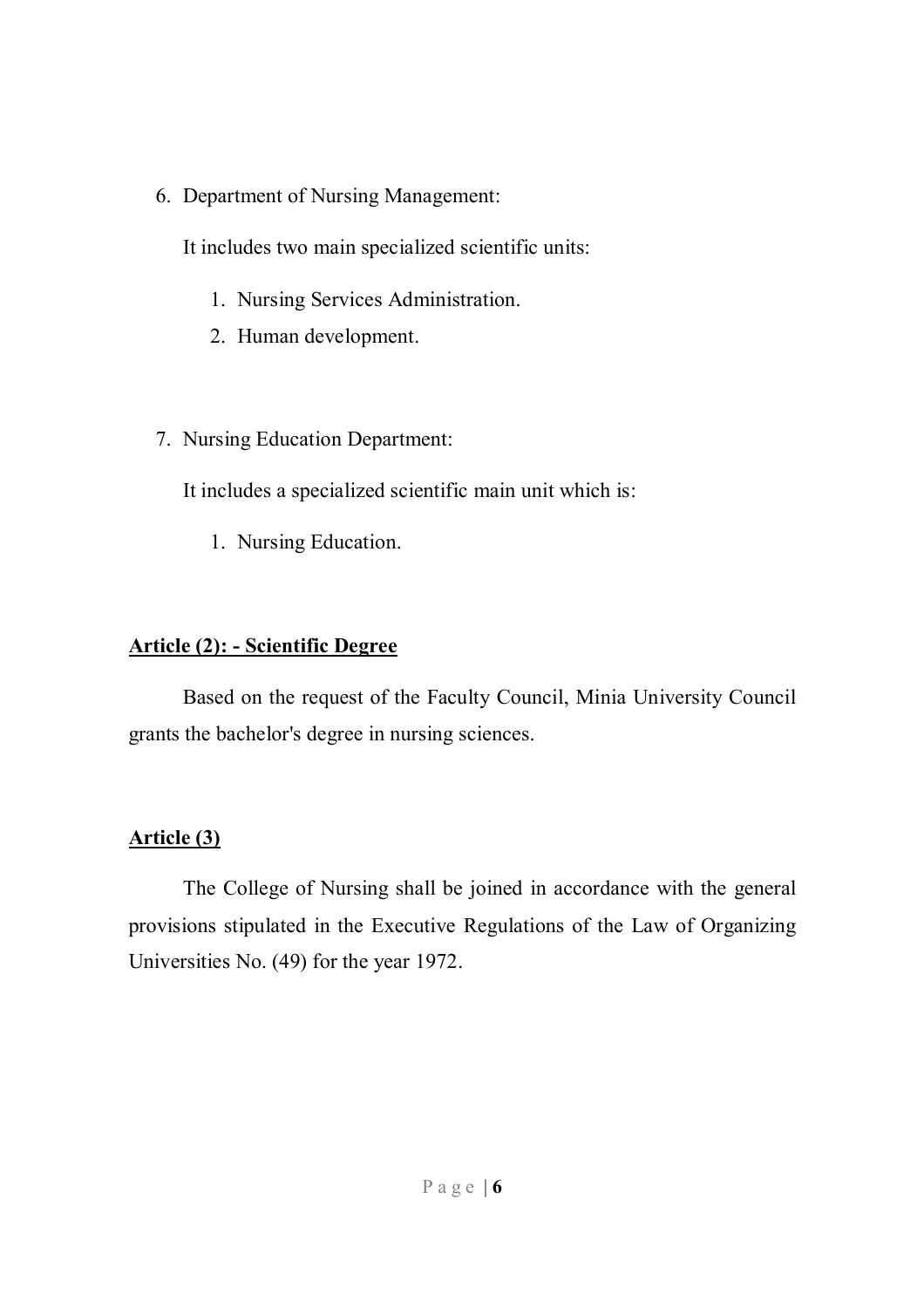# **Article (4)**

#### **Duration and system of study:**

- 1. The duration of the study to obtain the bachelor's degree in nursing is not less than 4 years of study in accordance with Article 148 of the executive regulations of the law of organizing universities (eight semesters
- 2. The academic year consists of two semesters and the duration of the semester is 15 weeks.
- 3. The graduate will be given a mandatory training year after his success in the fourth year under the supervision of the faculty in one of the university hospitals or educational institutions affiliated to the Ministry of Health..

# **Article (5)**

The Faculty Council approves the curriculum content of each course after the final opinion of the department council. The department creates the educational program for lectures, lessons / practical training plan, etc., and its dates and the member who will teach it according to the teaching hours shown in the regulation and the schedules.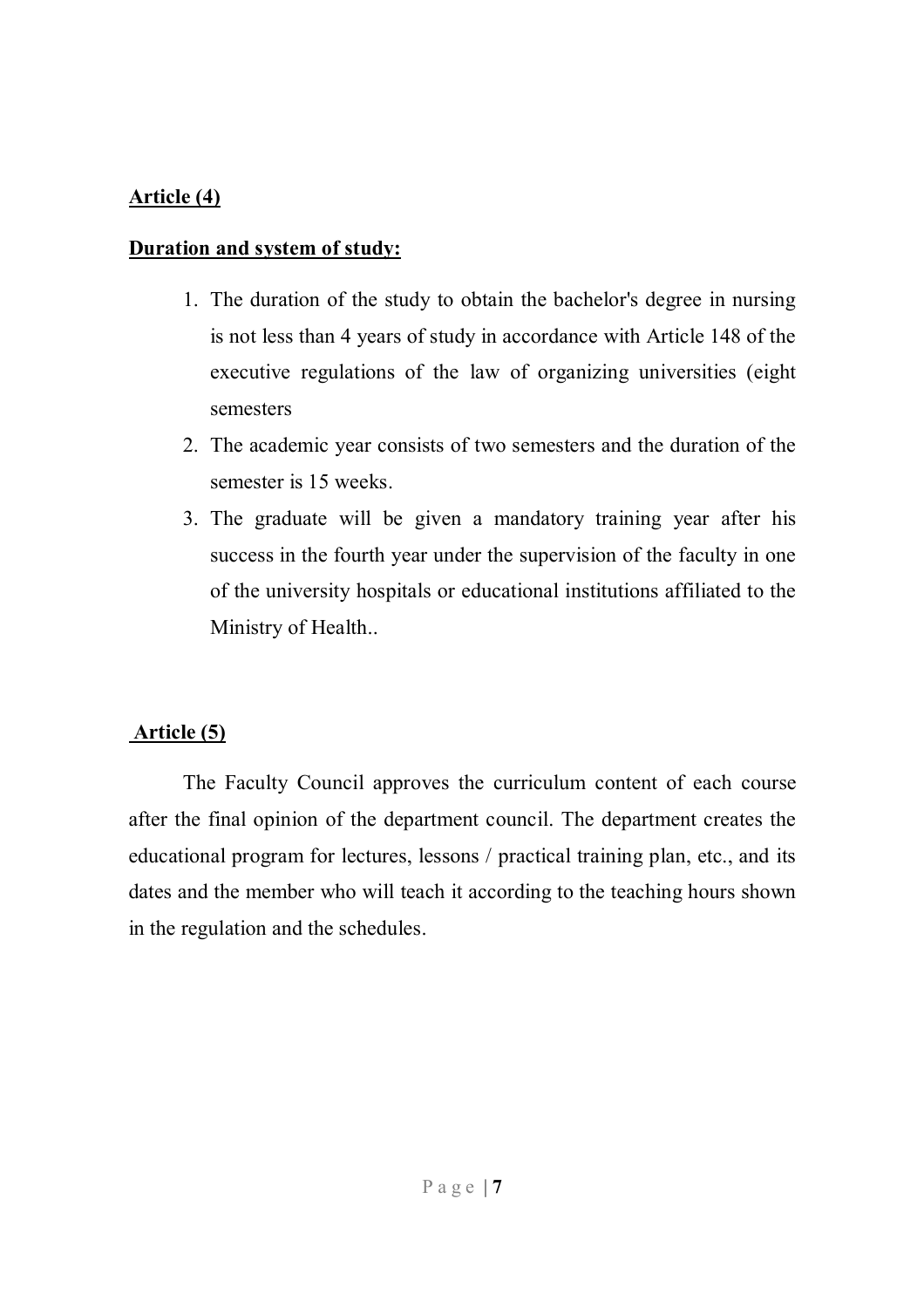# **Article (6): - Distribution of grades:**

Item 1:

Students are evaluated by oral, written and practical examinations and part of the evaluation is for the student performance throughout the year. The student may be evaluated in one or more of the following ways based on the intended outputs of each course. The written test is essential in evaluating the courses.

Item 2:

| Percentage       | Examination                               | Course                                           |
|------------------|-------------------------------------------|--------------------------------------------------|
| $\frac{1}{2}$ .  | Written                                   | <b>Nursing Sciences</b>                          |
| $\frac{1}{2}$ .  | Oral and Practical                        |                                                  |
| $\frac{1}{20}$ . | Year's Activities                         |                                                  |
| $\frac{0}{0}$    | Total                                     |                                                  |
| $\frac{1}{20}$ . | Written                                   | Medical Science and<br><b>Behavioral Science</b> |
| $\%$ ٢.          | Oral or Practical or<br>Year's Activities |                                                  |
| $\frac{0}{0}$    | Total                                     |                                                  |

The final total the examination degrees is divided as follows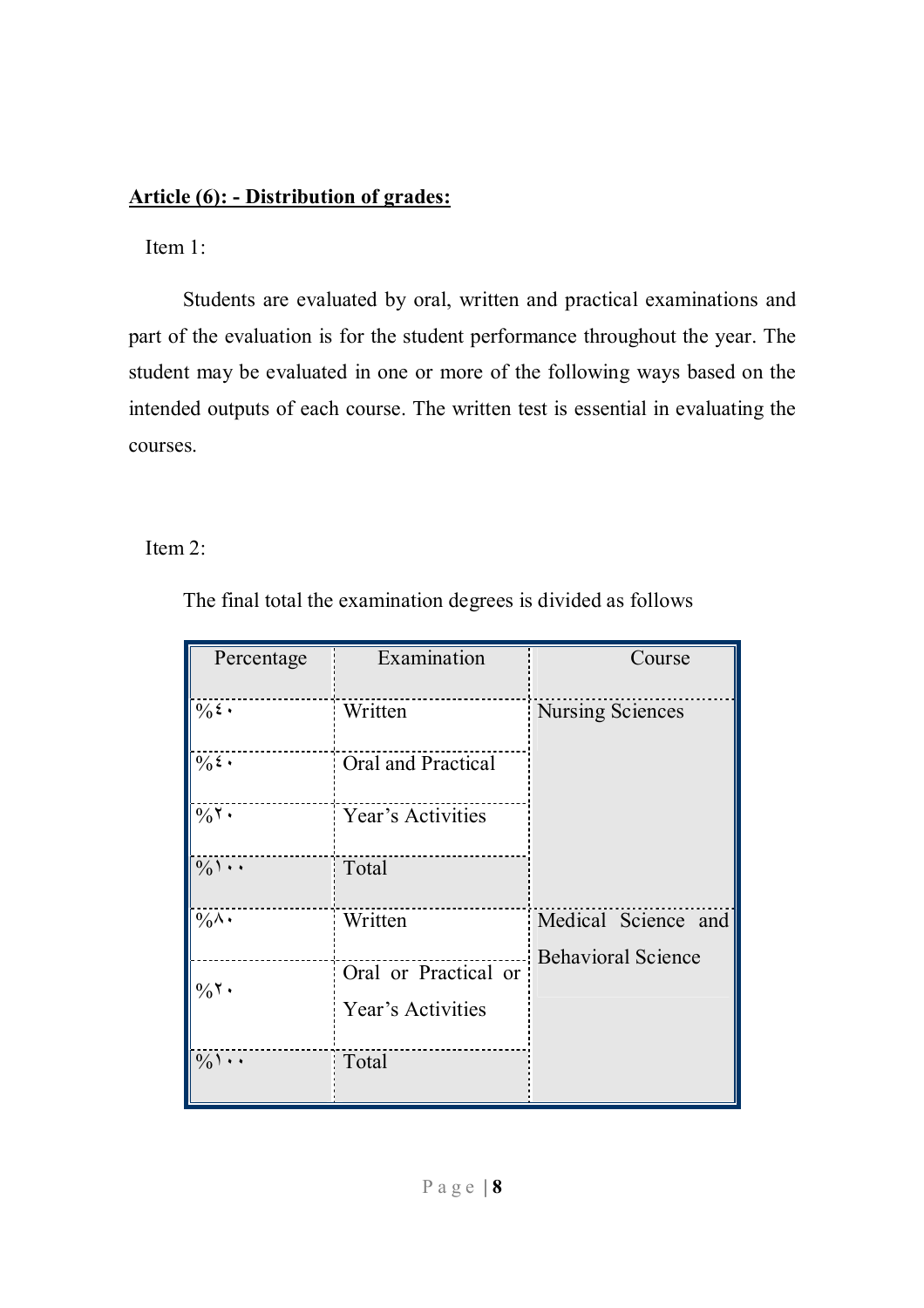| Percentage      | Examination | Course   |
|-----------------|-------------|----------|
| $\%$ $\wedge$ . | Written     | Computer |
| $\%$ ٢.         | Practical   |          |
| $\frac{0}{0}$ \ | Total       |          |

#### Item 3

The course which is continuous throughout the year without a semester exam its degree is divided equally between the two semesters. The grades of each semester are be divided according to the tests specified in the previous item 2, provided that the final assessment of the student at the end of the year will be according to the total score obtained in the two semesters.

# **Article (7): - Grades:**

- 1. The success and failure of students in all nursing, medical, and general sciences are estimated by one of the following grades:
- Excellent: is from 85% or more of total degrees
- Very good : From 75% to less than 85% of total degrees
- Good : from  $65\%$  to less than  $75\%$  of total degrees
- Pass: from 60% to less than 65% of total grades
- Poor : from 30% to less than  $60\%$  of total degrees
- Very poor : Less than 30% of total grades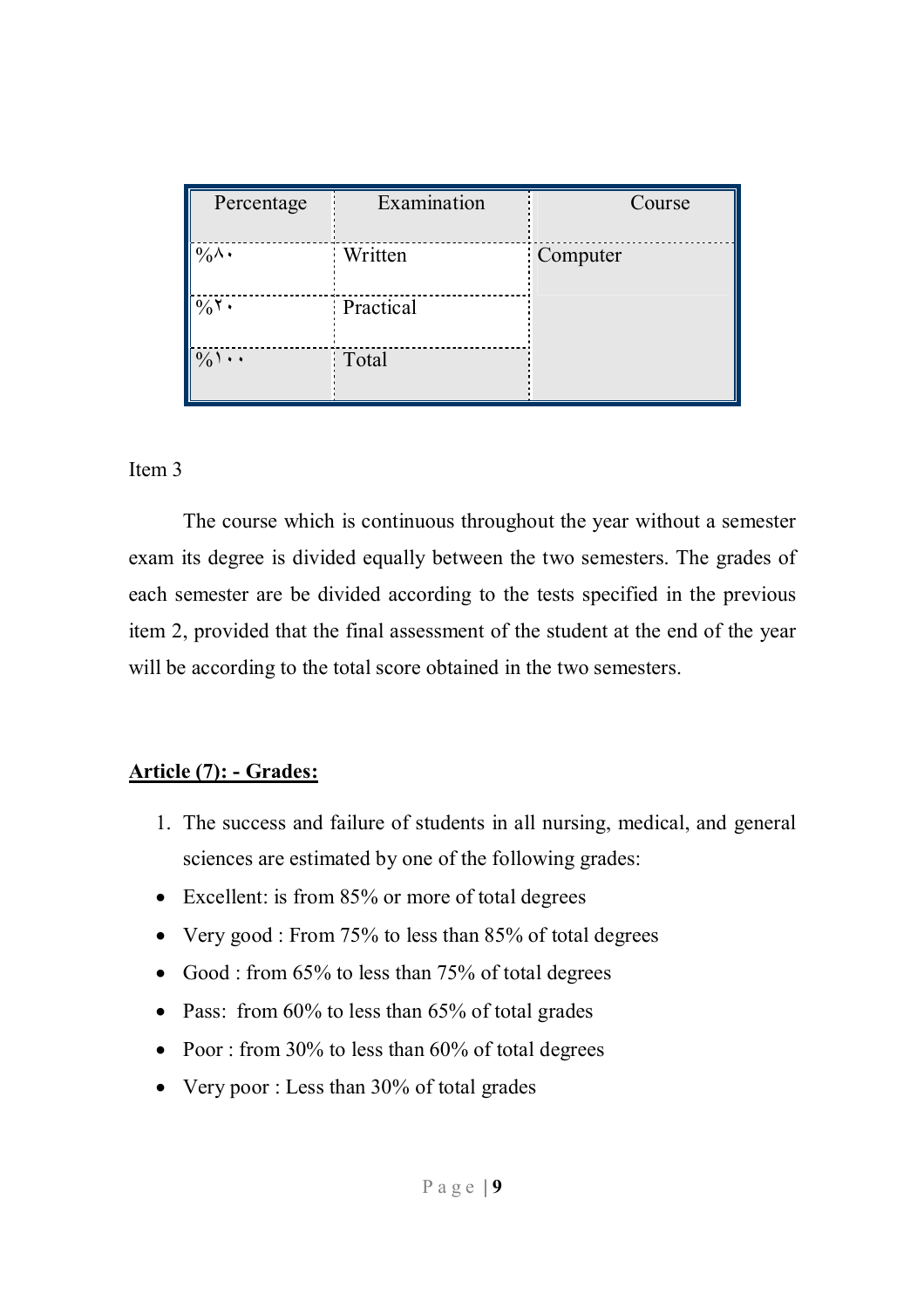• Fail, the student should be failed in written exam (less than 30% of the written exam degrees

# **Article (8):**

- Examination system:
	- A- The student performs the scheduled exam at the end of the semester in which the course is studied theoretically and practically according to the academic calendar.
	- B- the student is required to enter any course that has a minimum attendance ratio of 75%. The College Council shall, at the request of the relevant departmental councils, issue a decision of prohibiting the student from applying for the exam in courses where the attendance rate has not been met. In this case, He is prohibited from applying for examinations in it unless the student presents an excuse accepted by the College Council and is absent with an acceptable excuse and thus he will keep the grade of the material where he is absent.
	- C- In the case of failure of the student in not more than two articles of the total materials of the first two semesters, he will be allowed to be transferred to the following year provided that he is successful in all nursing materials and in the case of failure of the student in nursing material, the year is returned in the materials of failure (theoretical and practical) and examination.
	- D- Students who are failed or transferred with materials from the first semester, they will perform the exam in the course where they failed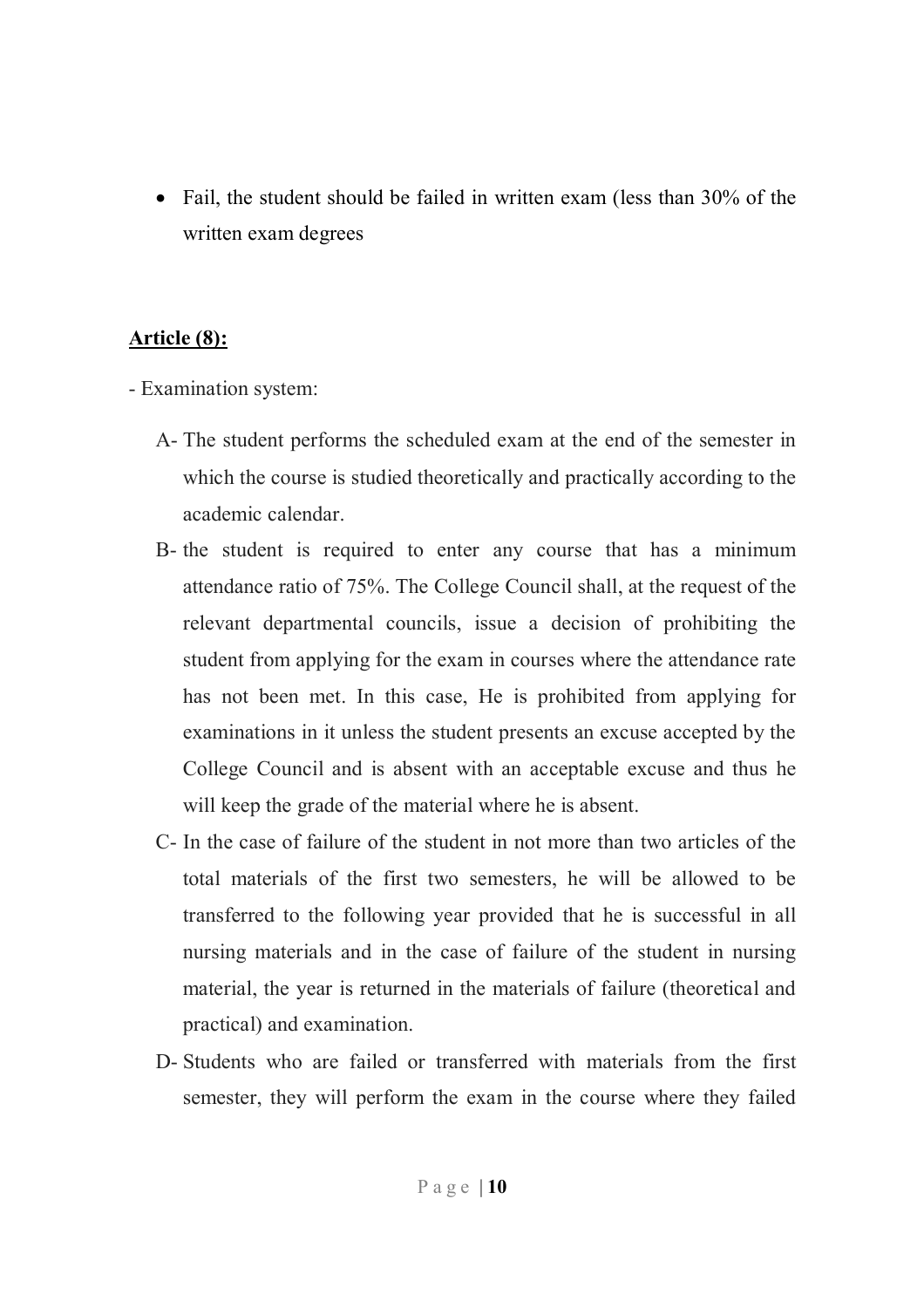with the exams of the first semester of the following year. Students who failed or transferred with materials from the second semester, they will perform the exam in the course where they failed with the exams of the second semester of the following year

E- Students of the fourth year who failed in any courses, they will return performing the examination in September of each year. If they fail, they will perform the exam with students of the semester who study the course.

# **Article (9):**

The student is considered failed in the following cases

- If he does not get the minimum success stipulated in the regulations after collecting the degrees of written, practical and oral examinations
- If he is absent from the written examination, in this case he is not given grades.
- If he receives less than 30% of the written examination degrees, in this case he is not given grades and is considered a failed student in the exam according to the regulation.
- The student is prohibited from entering the final examination in nursing subjects unless he completes the minimum level of success in the grades of the year activities and the practical lessons (at least 60% of the total degree of the material)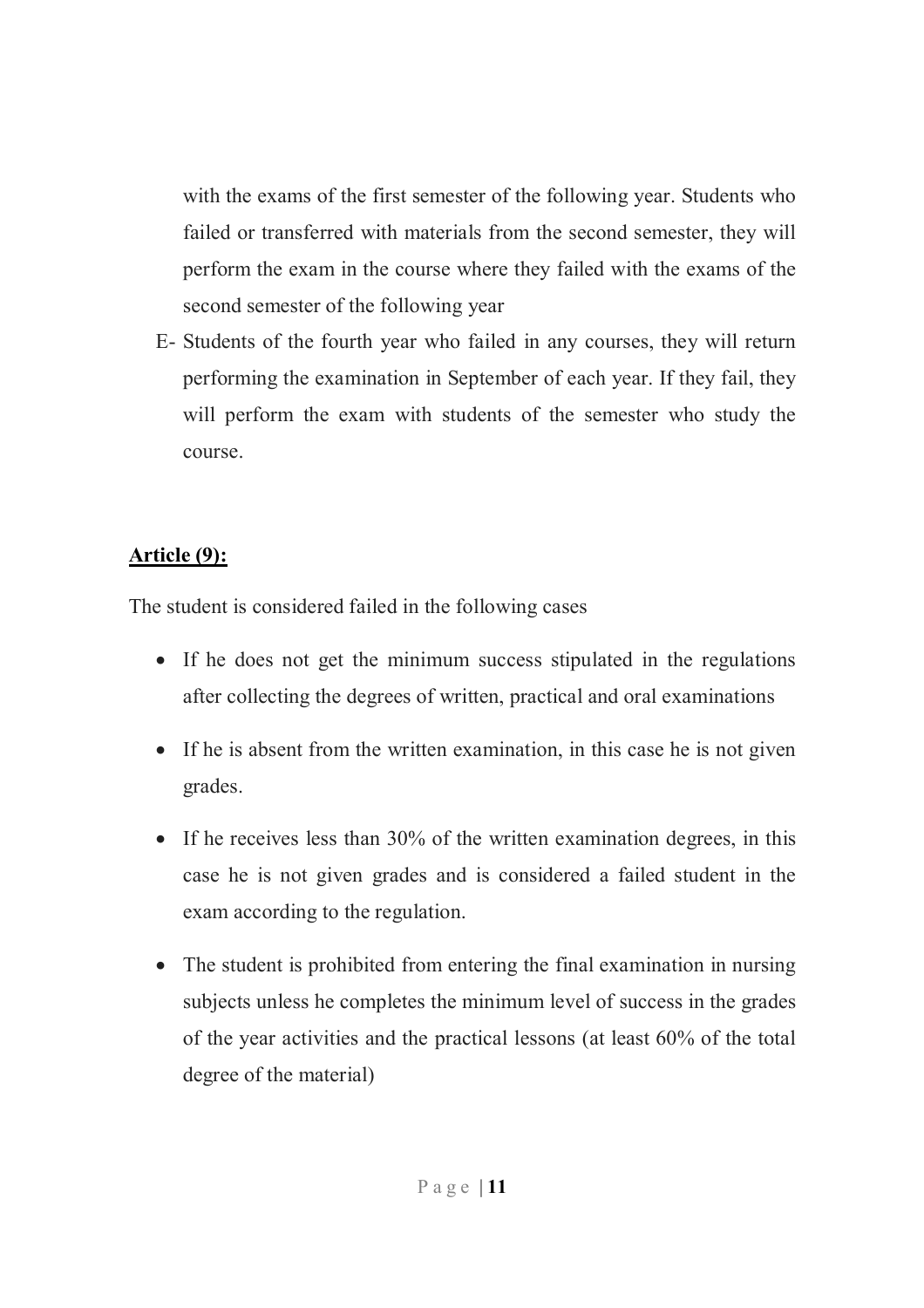# **Article (10)**

The faculty Council may, at the request of the Councils of the various departments, issue a decision to prohibit the student from applying for the exam in the courses where the attendance rate is not met. In this case, the student is considered failed in the courses in which he was prevented from applying for it.

# **Article (11)**

- 1. The student who exceeded the permitted absences (25%) and submitted an acceptable excuse is not allowed to enter the exam at the end of the year in the subject (s), where the percentage of attendance has not been completed and that he is entitled to maintain his grade after the return of the subject (s) (theoretically and practically) study and an exam in the following year and his success in it
- 2. In the case of the student regularity in his studies during the year and was unable to enter the exam in one or more subjects and provide an acceptable excuse, he is considered absent with an excuse in this subject (s) to be entitled to keep his grade in this subject (s) after passing the examination in the next round.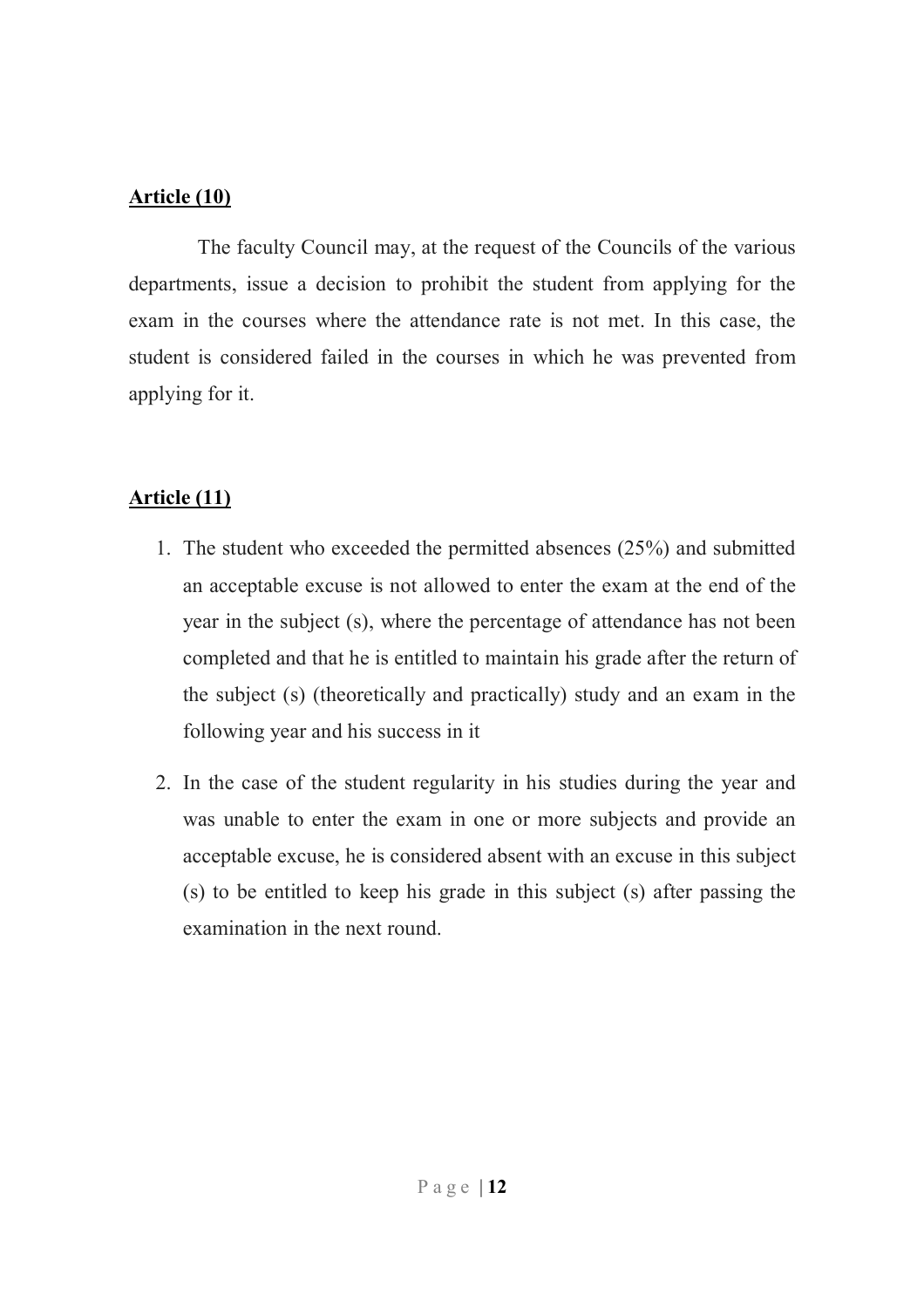### **Article (12)**

An amendment to the exam system may be made in terms of grade distribution (Written - oral – practical - the year activities) in any of the subjects, after taking the opinion of the relevant department and the approval of the Faculty Council and the University Council provided that it does not contradict with the framework proposed by the Sector Committee.

# **Article (13)**

The faculty Council may suspend the enrollment of the student for a period of two following or two consecutive academic years during the years of study at the faculty if the student presents an acceptable excuse that prevents him from attending the university. The University Council may increase the period of suspension of enrollment in cases of necessity and upon the approval of the faculty Council.

# **Article (14)**

The general grade of the student in the bachelor's degree is calculated on the basis of the total (cumulative) of the grades obtained in all the academic years as arranged according to this total.